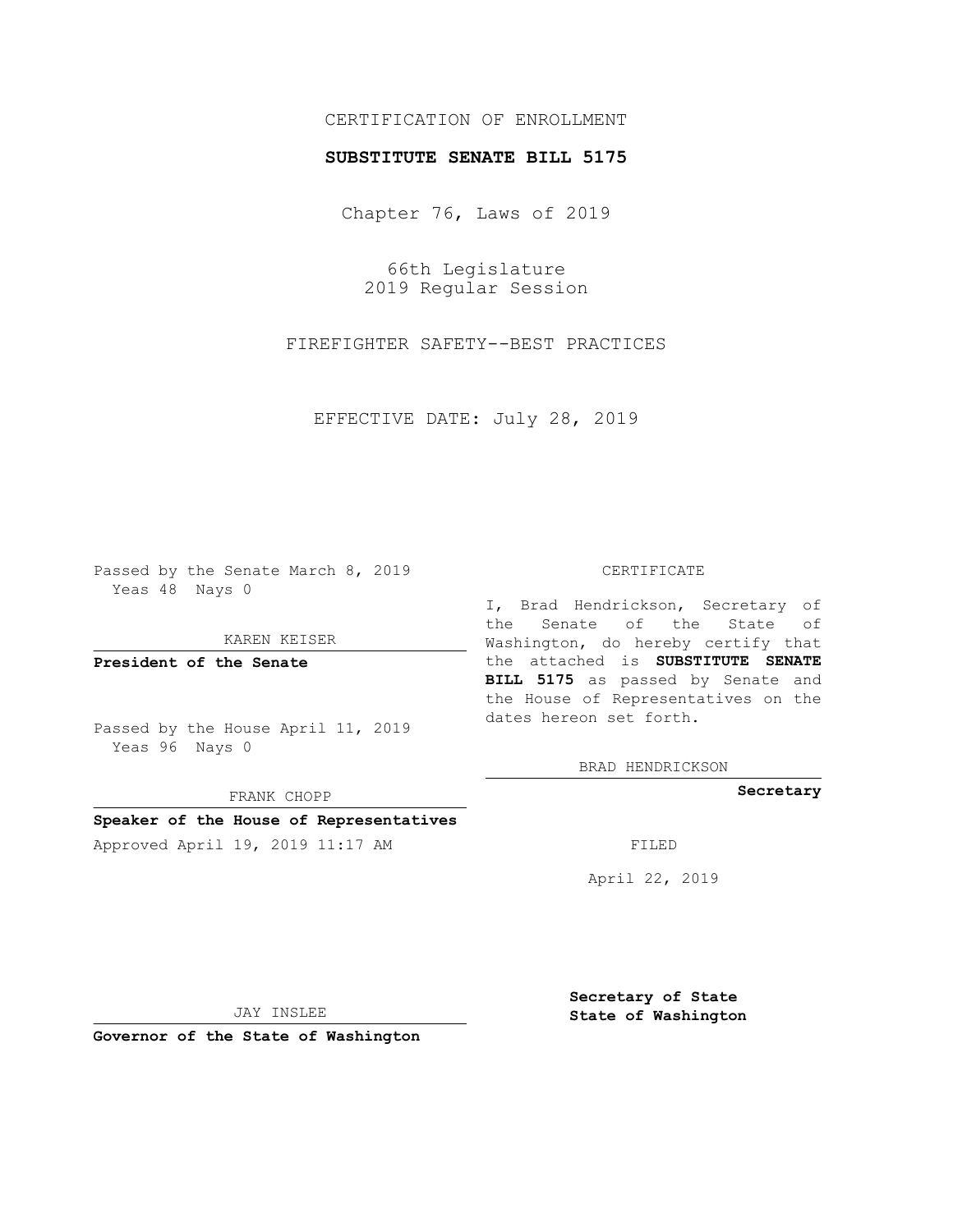### **SUBSTITUTE SENATE BILL 5175**

Passed Legislature - 2019 Regular Session

**State of Washington 66th Legislature 2019 Regular Session**

By Senate Labor & Commerce (originally sponsored by Senators Braun, Keiser, Becker, Fortunato, Palumbo, Wilson, L., Rivers, Kuderer, O'Ban, Van De Wege, and Wagoner)

READ FIRST TIME 02/05/19.

1 AN ACT Relating to firefighter safety; and adding new sections to 2 chapter 51.04 RCW.

3 BE IT ENACTED BY THE LEGISLATURE OF THE STATE OF WASHINGTON:

4 NEW SECTION. **Sec. 1.** A new section is added to chapter 51.04 5 RCW to read as follows:

6 (1) The department must establish best practices to improve 7 safety and health outcomes for firefighters, including best 8 practices:

 (a) For a proactive health and safety risk management system consisting of a joint employer and employee governance structure to oversee a continuous process of identification, evaluation, monitoring and controlling, and reporting safety and health hazards 13 in the workplace;

14 (b) To reduce firefighter risk of exposure to carcinogens; and

15 (c) To prevent or reduce the risk of injuries and illness with 16 particular focus on causes of compensable workers' compensation claims.17

 (2) Employers of firefighters who implement the best practices provided in subsection (1) of this section may be eligible for a premium discount as determined by the department according to 21 criteria established by the department.